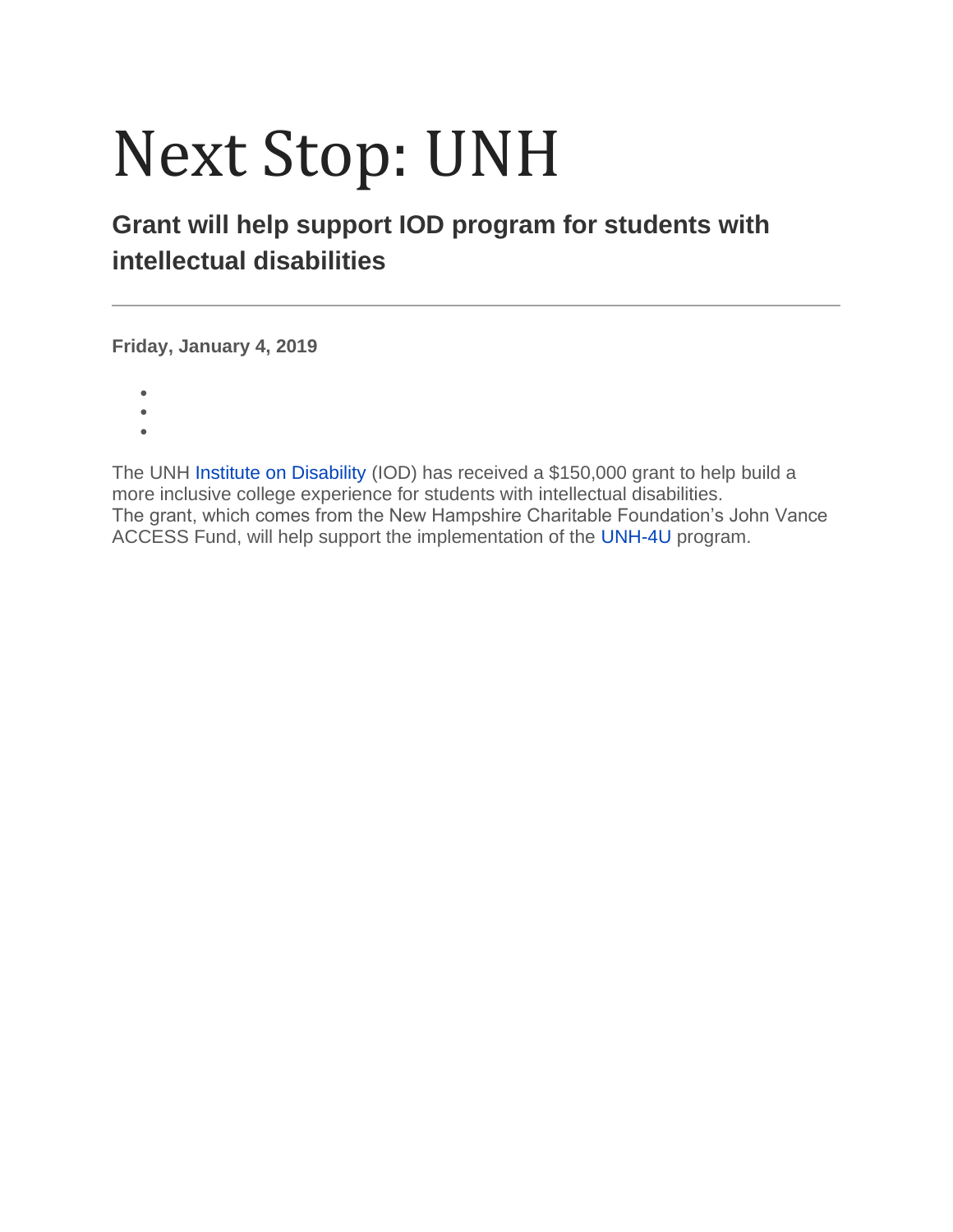

**AURA DAVIES** 

IS SEEN HERE AT HER HIGH SCHOOL GRADUATION IN NEW HAMPSHIRE. DAVIES, WHO HAS AN INTELLECTUAL DIABILITY, WOULD LIKE TO ATTEND COLLEGE WITH HER PEERS. *PHOTO: TOBEY PARTCH-DAVIES* "UNH-4U will combine traditional classroom time with inclusive housing options, peer mentoring and academic coaches from same-age peers," explains Tobey Partch-Davies, IOD project director on poverty and disability. "We're excited to establish a model that will help young people with intellectual disabilities achieve their life goals through meaningful careers and social endeavors in all aspects of adulthood."

UNH-4U will be an inclusive two-year comprehensive transition program on the Durham campus. "It has the support of stakeholders and partners from across the university and the state," explains Matt Gianino, associate director of the IOD. "Beyond improving academic and competitive employment outcomes, UNH-4U will provide an authentic campus life experience including opportunities for social development, independent living and recreational endeavors."

The IOD was established in 1987 with a mission to promote full access, equal opportunities and participation for all persons. According to the institute's research, more than 35,000 residents living in New Hampshire have an intellectual disability, and youth and young adults with intellectual disabilities are significantly more likely to be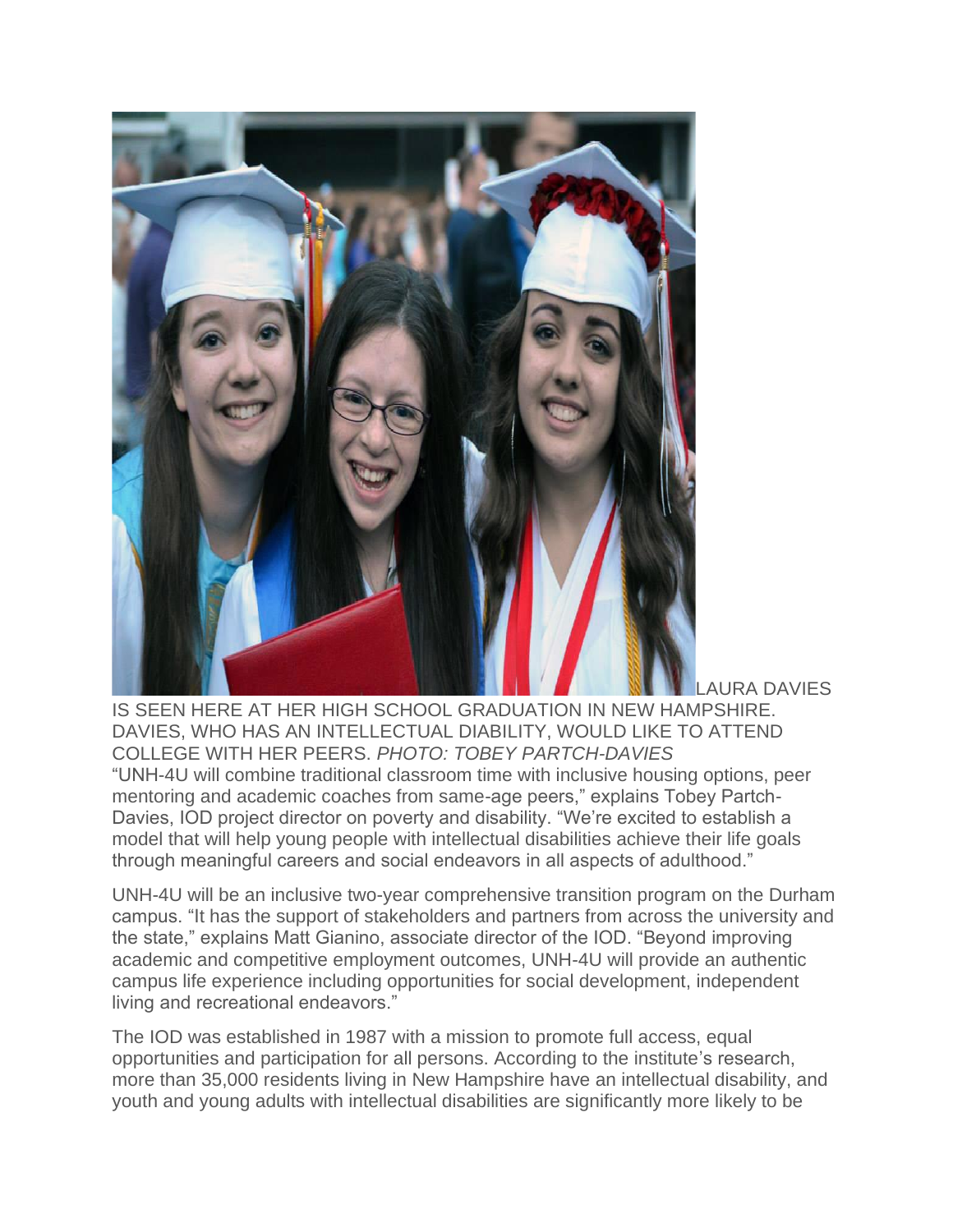underemployed and live in poverty than peers of their same age without intellectual disabilities.



GARRETT SHOWS IS SEEN HERE WORKING WITH HIS HIGH SCHOOL CLASSMATES. ONE OF HIS GOALS IS TO ATTEND COLLEGE. *PHOTO: DAN HABIB*

"The majority of these young people, particularly those from low-income families, lack access to meaningful post-secondary education and career opportunities that would help them change these outcomes," Gianino notes.

Jason Vance, advisor of the John Vance ACCESS Fund, praises the new program: "Providing individuals with inclusive educational opportunities that contribute to rewarding work, career and personal opportunities was precisely the work of my father, John Vance, and the dedicated staff of ACCESS for over 20 years," he explains. "We are excited by the partnerships involved both within the university and with outside partners and believe there exists a great need for this innovative educational model in New Hampshire and beyond."

The IOD is seeking the additional \$150,000 in matching contributions needed to begin the admissions process for students and donations may be made through the [UNH-4U](https://securelb.imodules.com/s/1518/giving/form.aspx?sid=1518&gid=2&pgid=686&cid=1584&dids=314)